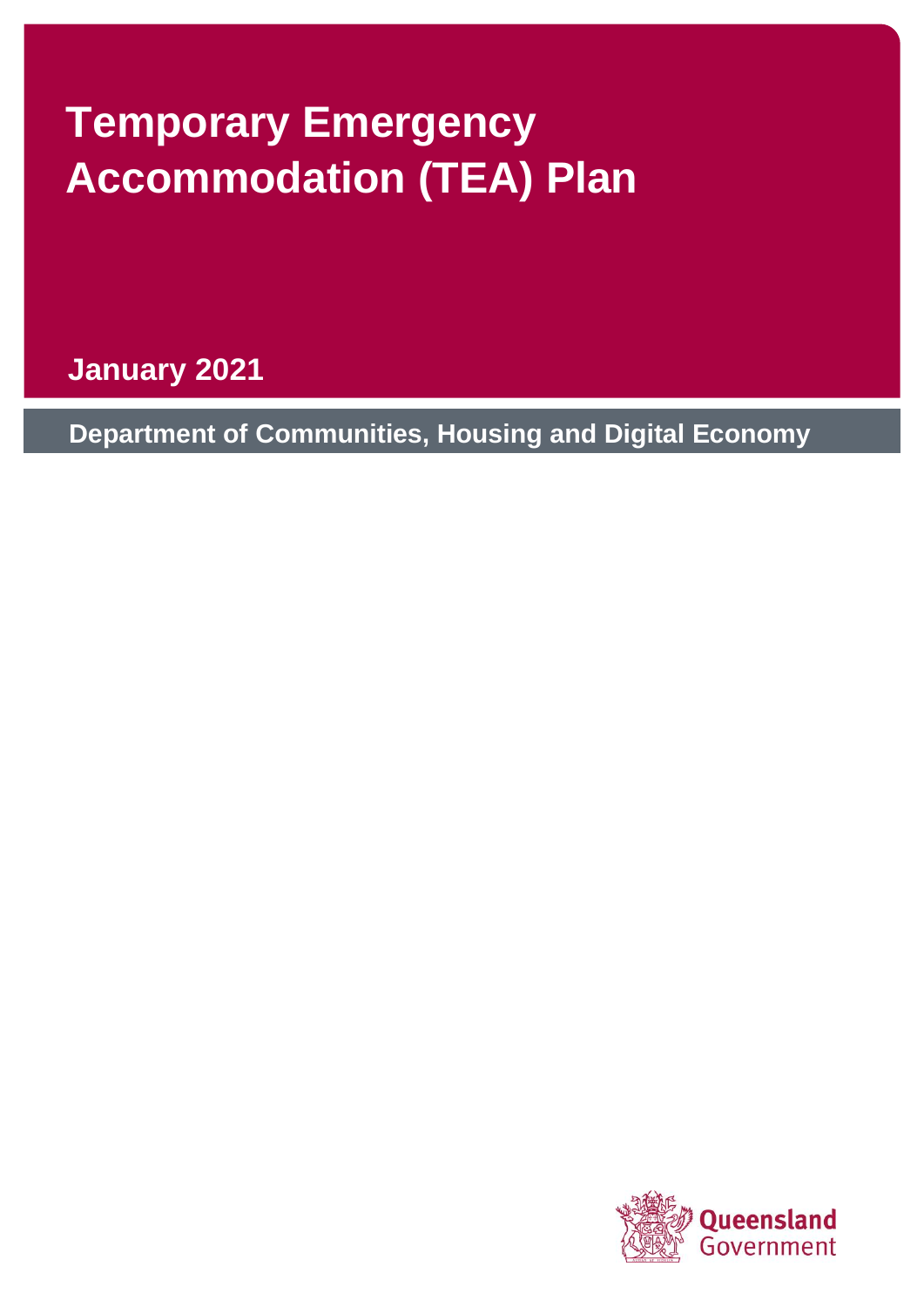# <span id="page-1-0"></span>**Authorisation**

The [Disaster Management Act 2003](https://www.legislation.qld.gov.au/view/pdf/inforce/current/act-2003-091) forms the legislative basis for disaster management arrangements within all levels of government in Queensland. Queensland's whole-of-government disaster management arrangements are based upon partnerships between federal and state government agencies, local governments, government owned corporations, non-government organisations and commercial providers. These partnerships recognise the need for agency collaboration and co-operation to ensure effective coordination of planning, transfer of information and provision of resources to support comprehensive, allhazards disaster management.

The state disaster management arrangements are described in the [State Disaster Management Plan.](file://///dpwservices.dpw.qld.gov.au/dfs/ISD/DISASTER%20COORDINATION/Disaster%20Management/Disaster%20Plans/06%20Temporary%20Emergency%20Accommodation%20Plan/14_Temporary%20Emergency%20Accommodation%20Plan/2018/181029%20Draft%20TEA%20Plan.docx)

The Deputy Director-General, Housing and HomelessnessServices, approves this departmental plan as a sub-plan under the [State Disaster Management Plan](file://///dpwservices.dpw.qld.gov.au/dfs/ISD/DISASTER%20COORDINATION/Disaster%20Management/Disaster%20Plans/06%20Temporary%20Emergency%20Accommodation%20Plan/14_Temporary%20Emergency%20Accommodation%20Plan/2018/181029%20Draft%20TEA%20Plan.docx) for the provision of temporary emergency accommodation for displaced people after a disaster event.

#### **Approved**

Chantal Raine Acting Deputy Director-General Housing and Homelessness Services Department of Communities, Housing and Digital Economy Date: 08.01.2021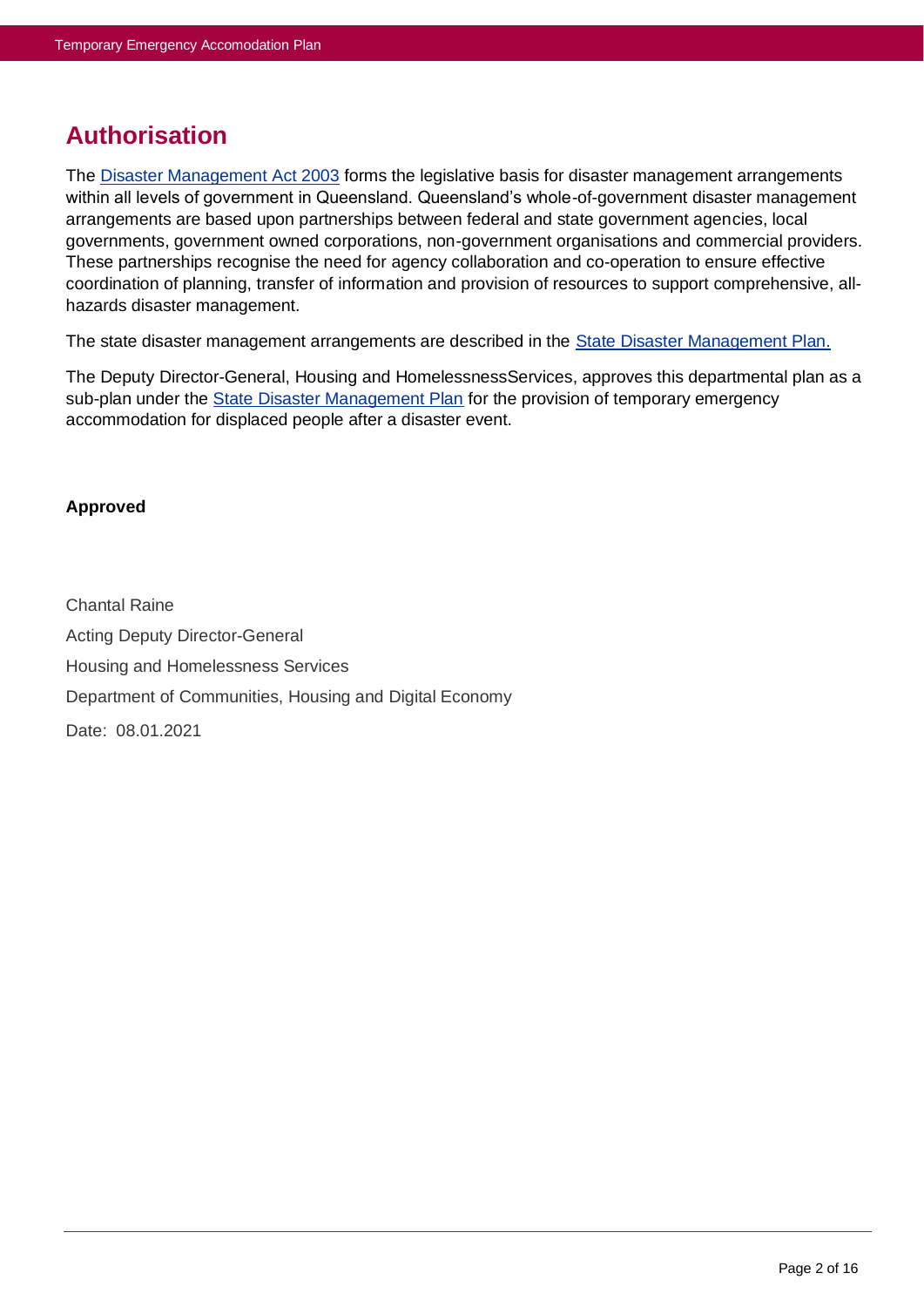# <span id="page-2-0"></span>**Table of contents**

| <b>Identification of Need - Emergency Housing Assistance Request (EHAR)</b><br>8 |
|----------------------------------------------------------------------------------|
|                                                                                  |
|                                                                                  |
| <b>Transportable accommodation support options</b><br>10                         |
|                                                                                  |
|                                                                                  |
|                                                                                  |
|                                                                                  |
|                                                                                  |
|                                                                                  |
|                                                                                  |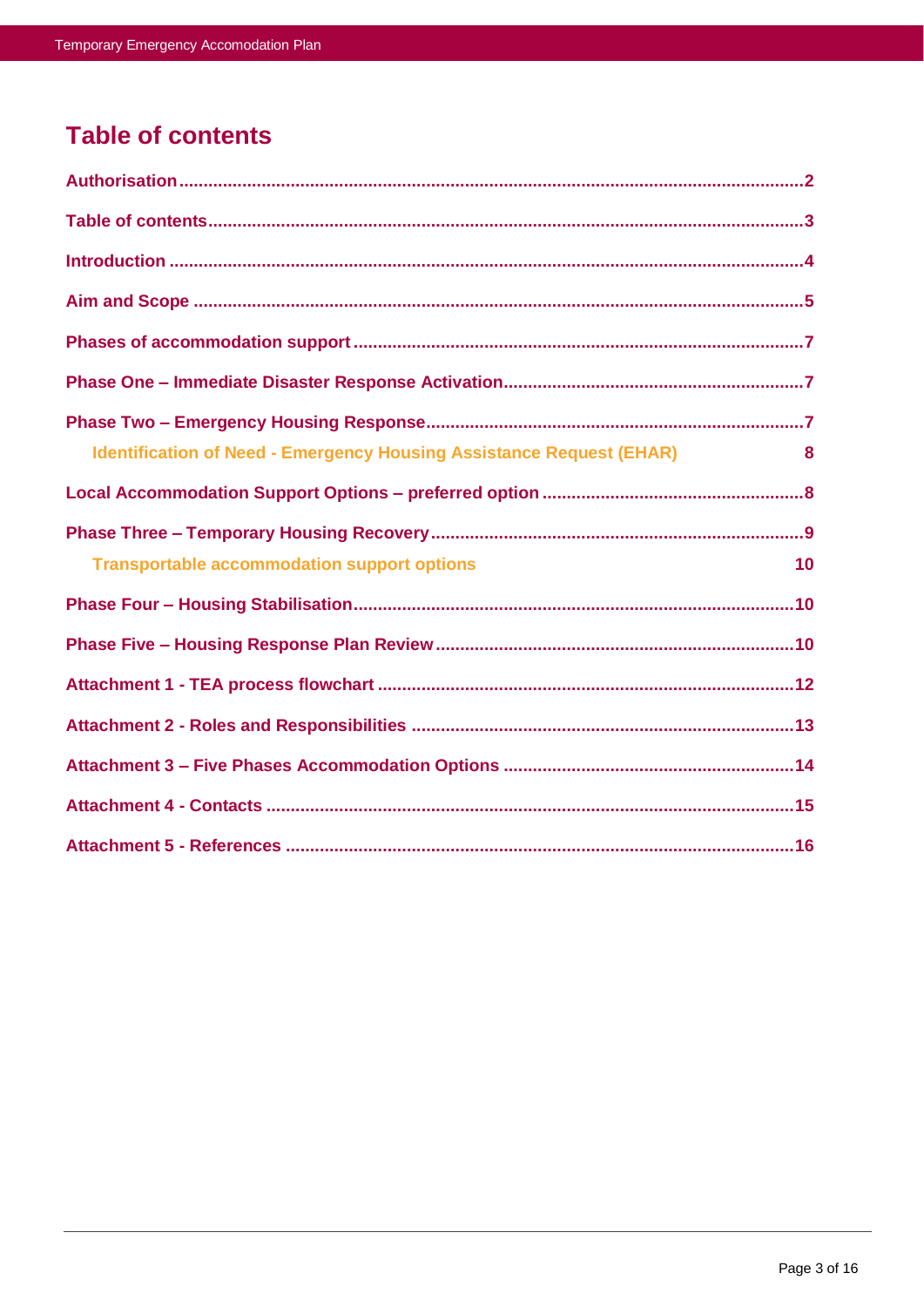# <span id="page-3-0"></span>**Introduction**

In line with the [Queensland Disaster Guideline,](https://www.disaster.qld.gov.au/dmg/st/Documents/M1190-Evacuation-Manual.pdf#search=evacuation) Evacuation Manual 1.90, this Plan contributes to the Local Disaster Management Group's (LDMGs) responsibility to plan for and support the evacuation of a community when appropriate.

As detailed in the *State Disaster Management Plan* (SDMP), the Department of Communities, Housing and Digital Economy (DCHDE) has responsibility for the *provision of temporary accommodation solutions and services for impacted members of a community and/or government response/recovery staff.* 

Housing and Homelessness Services are responsible for and not limited to:

- Direct (legal) responsibility for people residing in social housing properties;
- A critical responsibility to directly respond to all residents in the affected areas who are seeking assistance as a result of being displaced from their housing; and
- Leading or participating in a coordinated approach between agencies that have housing related strategies in relation to medium and long-term community recovery.

Depending on the scale and geographical spread of the disaster event, the volume of households impacted by the disaster and the available housing options both within the social housing system and the broader private market, the required response includes:

- Working collaboratively with LDMGs to transition people using evacuation centres;
- Identifying the appropriate emergency/short term housing options for impacted social housing tenancies and for impacted households in the private market (renting or home owners);
- Reviewing short term housing arrangements to transition people from emergency/short term housing into medium/long term housing solutions when necessary;
- Working with key partners such a Q-Build to assess and remedy property damage to social housing properties; and
- Working with community housing organisations to provide a coordinated housing response and to maximise the available housing options for impacted clients.
- Should the disaster event occur in a pandemic environment DCHDE staff will continue to observe and apply all necessary personal protective measures to contain the virus in accordance with Queensland Health advice.
- Should a life-threatening situation occur the Department's response would prevail over pandemic protection measures until that threat subsided.

DCHDE is charged to work with local and state government agencies and non-government partners to provide an effective and coordinated housing assistance response.DCHDE works with retirement villages, residential services, manufactured home parks, community housing providers and specialist homelessness services to check on the welfare of their residents and condition of their properties.

In collaboration with the Residential Tenancies Authority (RTA), Tenants Queensland (TQ) and the Real Estate Institute of Queensland (REIQ) DCHDE works actively to understand the impact of disaster on the private rental market and initiates key actions to ensure housing options and tenure are not adversely impacted.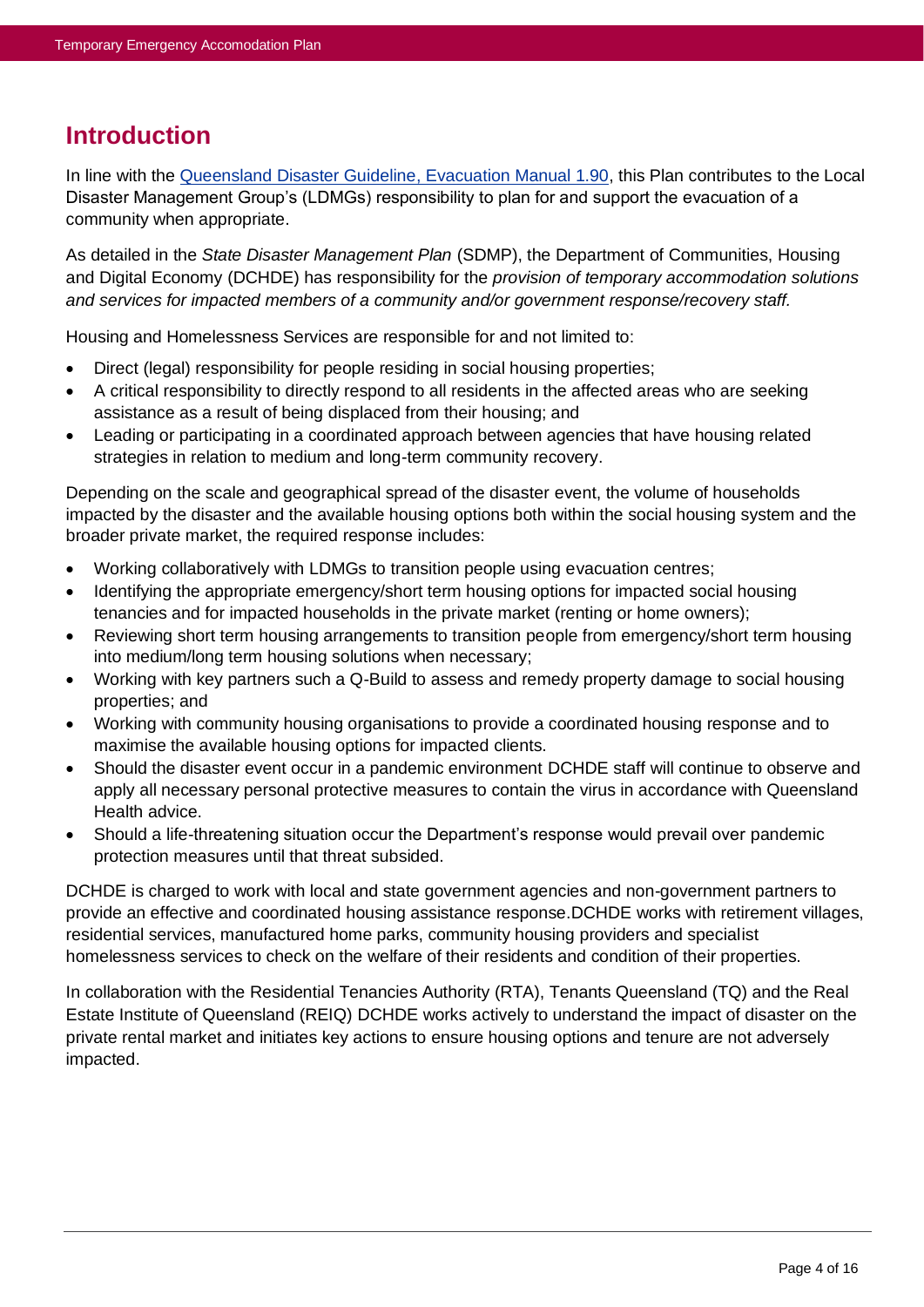# **Aim and Scope**

This Temporary Emergency Accommodation (TEA) Plan (the Plan) describes the arrangements and the roles and responsibilities of key organisations critical to supporting displaced community members through the implementation of this plan.

The Plan details the arrangements required to provide the most appropriate options for those displaced as a result of a disaster event, **after the closure of an evacuation centre**.

In line with the [Evacuation Manual,](https://www.disaster.qld.gov.au/dmg/st/Documents/M1190-Evacuation-Manual.pdf#search=evacuation) the arrangements detailed in the Plan are designed to be implemented after the initial sheltering phase in an evacuation facility or safer location, to support those who cannot return home.



Figure 1. Queensland Evacuation Process, *Evacuation: Responsibilties, Arrangements and Management Manual*

DCHDE work closely with impacted councils to ensure options are available to support those who cannot return home. The provision of accommodation for quarantine purposes during a pandemic is out of scope for this plan. The Department of Health is the lead agency responsible for quarantine during an event.

DCHDE provides Emergency Housing Assistance Response (EHAR) services in the event of a pandemic. DCHDE will identify short-term accommodation providers and other housing options to support vulnerable individuals and families who need to self-isolate as part of an immediate accommodation solution.

DCHDE's approach to providing EHAR during a pandemic includes support for people rough sleeping, couch surfing and living in inappropriate congregate accommodation to relocate to both suitable hotel accommodation and long-term housing solutions, where possible. Such a response also provides the opportunity for those experiencing housing vulnerability, with self-contained accommodation to appropriately observe public health directives during a pandemic and reduce the chances of infection and community transmission.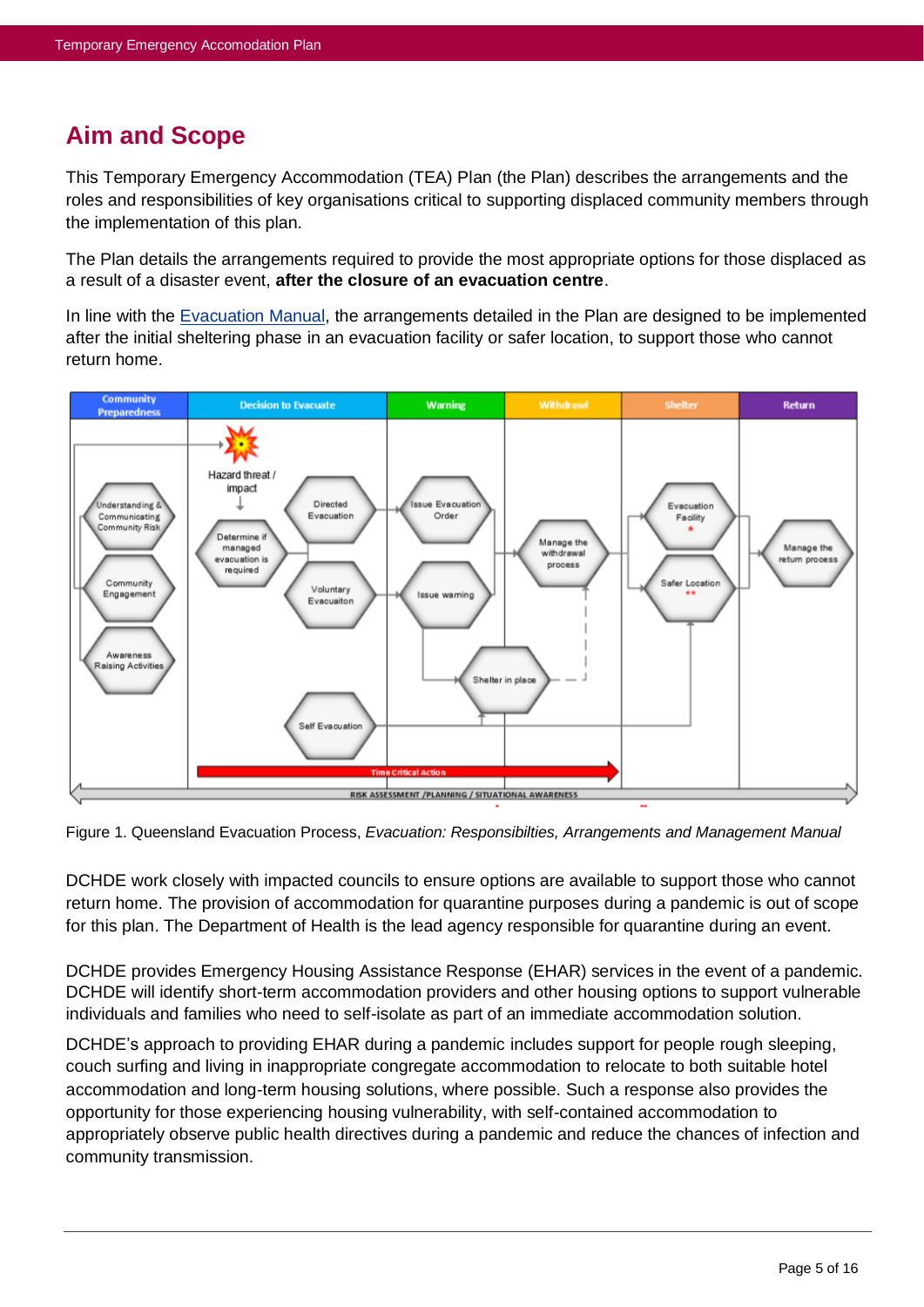DCHDE, through QBuild, manages the commercial arrangements established with transportable accommodation providers which can also be activated where accommodation is required for Queensland Government response/recovery workforces. If other eligible entities wish to access the commercial transportable arrangements they can contact QBuild through the District Disaster Management Group (DDMG) Liaison Officers.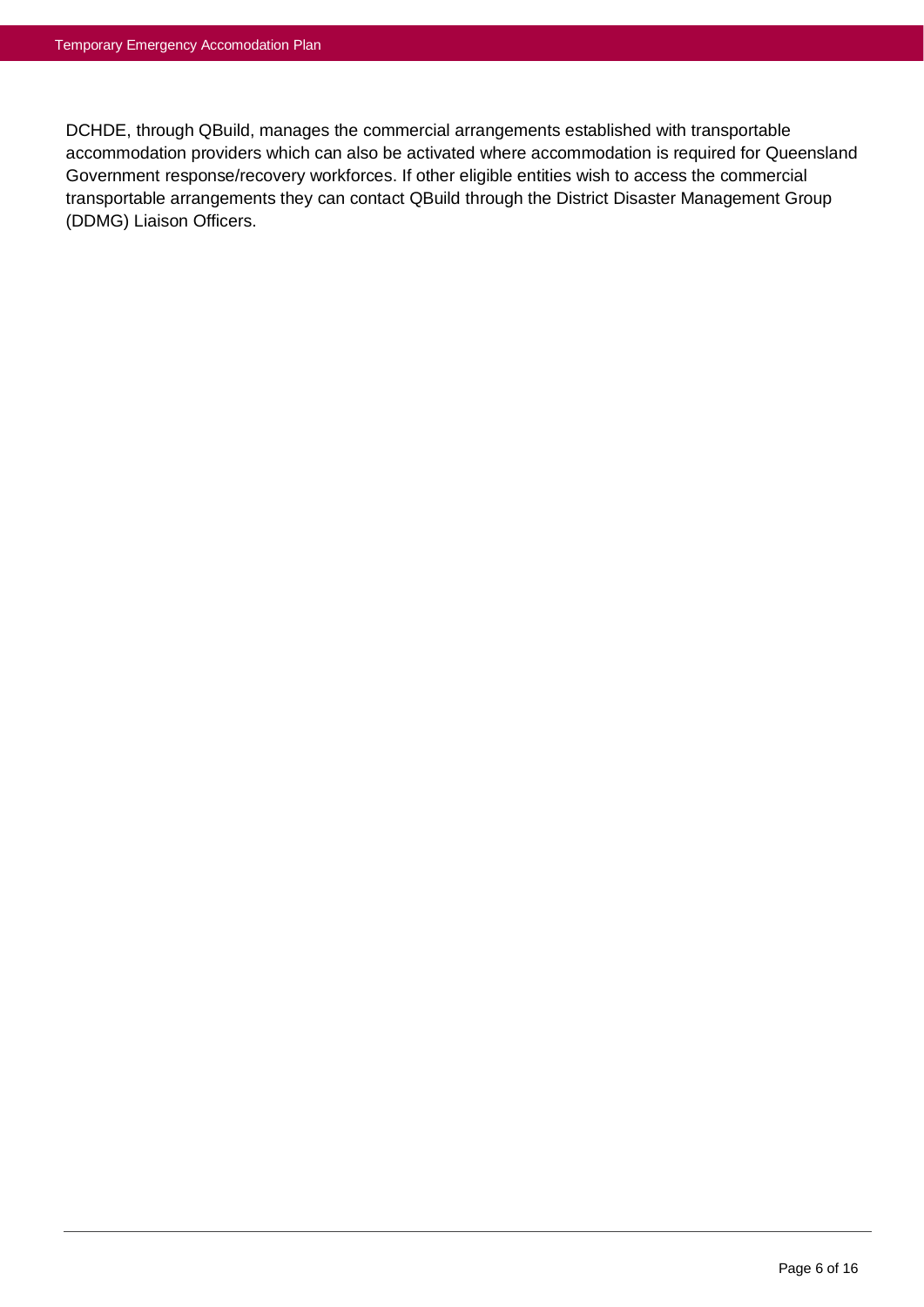### <span id="page-6-0"></span>**Phases of accommodation support**

There are five phases in the provision of accommodation support which recognise the changing needs and information available for the impacted community. It provides a framework for delivering housing outcomes across the key phases of the disaster response and recovery cycle. Accordingly, the Temporary Emergency Accommodation Plan is organised into five phases which may run consecutively or may need to overlap or be extended, depending on the level of community resilience across the economic, infrastructure and human social domains.



# <span id="page-6-1"></span>**Phase One – Immediate Disaster Response Activation**

The Plan is automatically activated when the Department of Communities, Housing and Digital Economy (DCHDE) is advised a disaster is occurring, is likely to occur or has occurred.

Housing and Homelessness Services immediately undertake an analysis of available accommodation options through their usual providers and in vacant hotels, motels and caravan parks across the identified Disaster District to understand potential available capacity to accommodate displaced community members.

In the lead up to a known or suspected disaster, the department undertakes the following:

- Housing and Homelessness Services contact vulnerable tenants and Community Housing Providers in the disaster area to ensure tenants and providers are aware of any possible impacts.
- Establish contact with Residential Services Providers to confirm awareness and impact
- Staff deployment lists are confirmed and scripts for Smart Service Queensland (SSQ) are activated.

As soon as the impact of the disaster becomes apparent DCHDE will work with all key stakeholders, particularly the Local Disaster Management Group (LDMG) nominated officers, to identify short term, medium and longer-term needs as the housing response moves through Phases 2, 3 and 4 outlined in this plan. This includes consideration of potential future needs such as the delivery of insurance claims the arrival of external trades to support reconstruction and the possible change in the rental landscape as a result of the event.

Housing and Homelessness Services will work with the LDMG to develop a council specific Temporary Emergency Accommodation Plan to articulate the local arrangements supporting displaced community members. The development this plan will be triggered when the scale of the housing recovery responses is determined to require a dedicated plan to effectively respond to the housing needs of the community. At this time a dedicated DCHDE Liaision Officer will be provided to work with the LDMG and Local Council.

# <span id="page-6-2"></span>**Phase Two – Emergency Housing Response**

Although this Plan is focused on the support of displaced residents it is critical to ensure that all actions associated with the support of one area do not disadvantage another. Critial to wholistic recovery of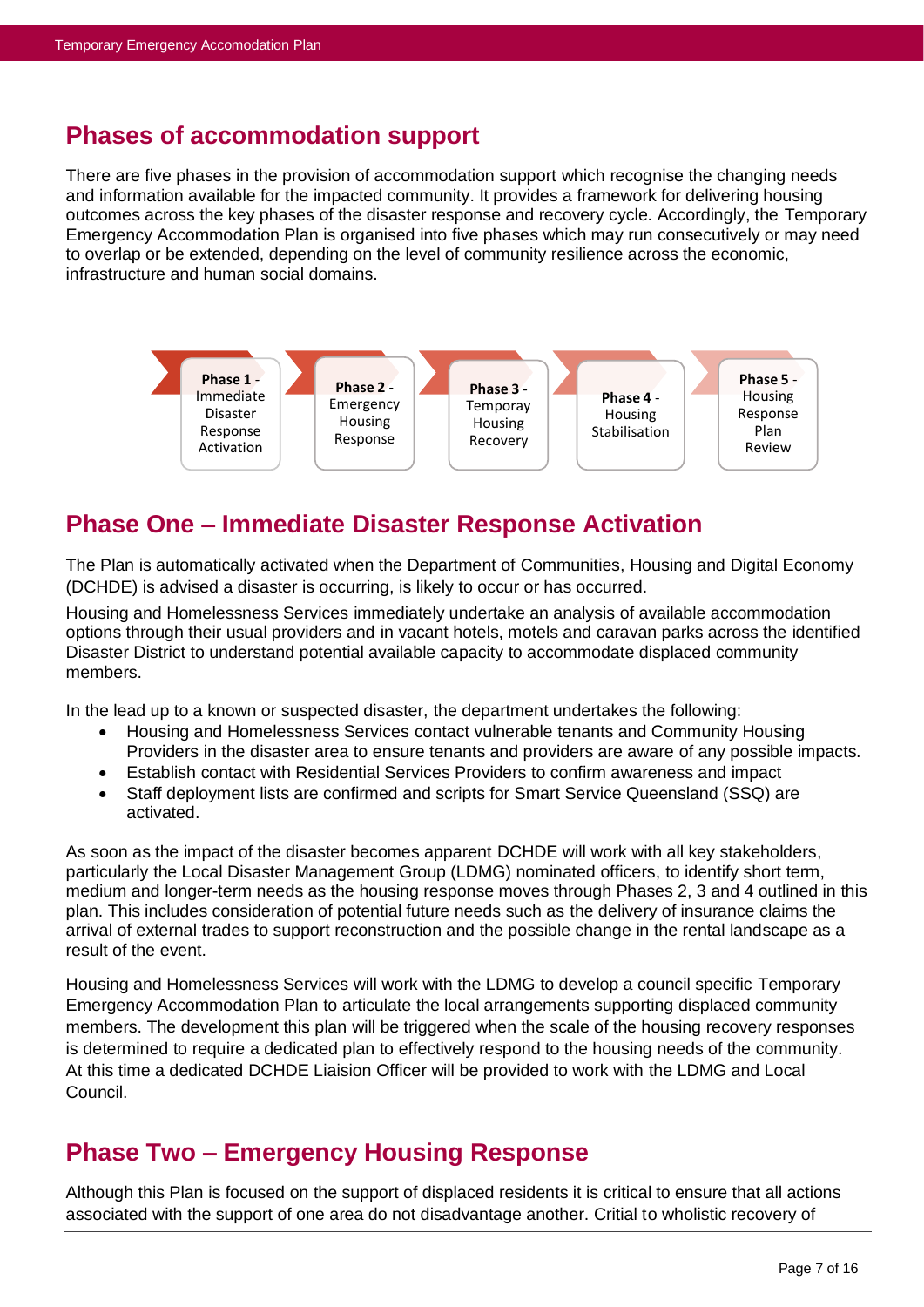impacted communities is the support of local economic recovery across all other support considerations. To ensure the appropriate accommodation options are provided a clear identification of need and an understanding of local solutions is developed in conjunction with the LDMG.

#### <span id="page-7-0"></span>**Identification of Need - Emergency Housing Assistance Request (EHAR)**

The EHAR process is activated in response to disaster events to enable identification of displaced persons who require accommodation support as a result of the disaster and the closure of the LDMG's evacuation centre.

EHAR data provides accurate information on the number of displaced members of the community who have registered as requiring temporary emergency accommodation with DCHDE. The EHAR data assists in identifying the requirement for the provision of accommodation infrastructure to supplement any shortfall in locally available accommodation.

The effectiveness of the EHAR process is dependent on displaced residents registering their requirements with DCHDE. Local governments, the Department of Communities, Disability Services and Seniors (DCDSS), and non-government organisations play a critical role in supporting this process by actively referring displaced residents from the impacted community to the website, the smart phone app, the 13 QGOV (13 74 68) call centre, or DCHDE staff at Recovery Hubs or Housing Service Centres to register on EHAR.

# <span id="page-7-1"></span>**Local Accommodation Support Options – preferred option**

Housing Service Centres have several options available which support the temporary accommodation requirements of displaced members of the community and the economic recovery of the impacted regions.

In the first instance, individuals are encouraged to pursue arrangements through their own networks, including family and friends, non-government organisations and insurance company provisions, if available. This allows those with the most need to rapidly access available services.

Where personal network options are unavailable, DCHDE will access a variety of local solutions including temporary accommodation in hotels, motels, caravan parks or serviced apartments.

Throughout the delivery of accommodation options all efforts are made to source local suppliers of services to mitigate the impacts of the disaster on the economy and community. Work to build housing supply options will occur concurrently with engagement locally, to determine the quantum and characteristics of housing need.

Many building contractors will support the economic recovery of the area and will provide long term tenancies as they complete the work on the ground. The impact of government workers and contractors on the availability of temporary hotel accommodation will be monitored, particularly in Phases 1 and 2 to ensure impacted residents are not disadvantaged.

DCHDE will maintain close contact with both the local government and DCDSS to ensure clarity around which locations and facilities are available and can be used.

This collaboration and sharing of situational awareness will ensure consistent information is provided to decision makers across all stakeholders.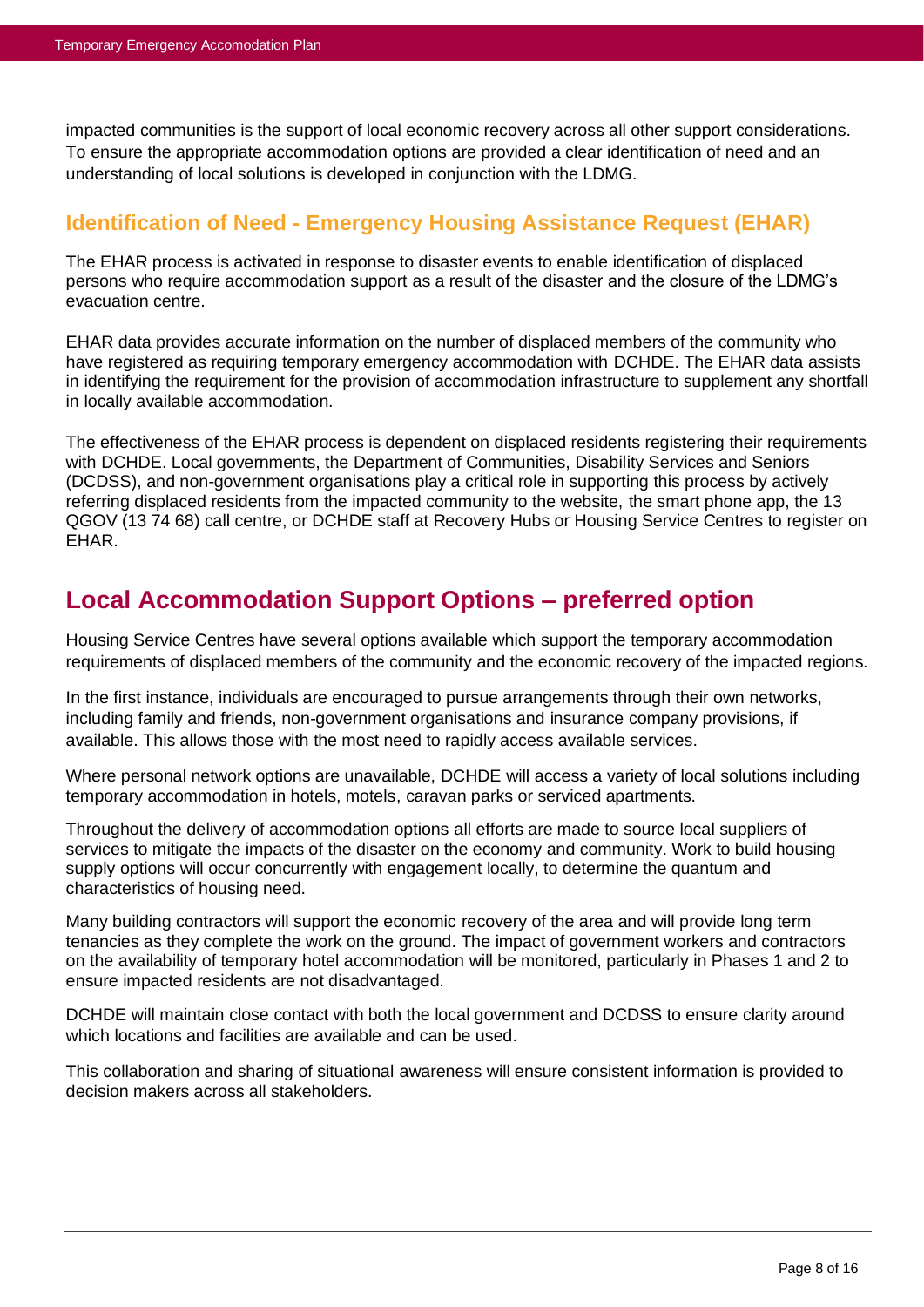# <span id="page-8-0"></span>**Phase Three – Temporary Housing Recovery**

The transition period between the immediate needs of displaced residents and the medium to longer term accommodation requires a multifaceted approach led by DCHDE in close consultation with the LDMG, the Human Social Recovery Groups, industry groups and local agents, to help source an appropriate supply of sustainable accommodation solutions.

The DCHDE Communication Plan and Schedule will detail the communication channels that will be used to ensure that messaging to the community begins. This may include radio, print and social media posts as well as information available at Recovery Hubs.

All impacted residents are reminded that they can apply for emergency housing if they are affected by the floods. Access to support products is not time limited and recognises that some people will be able to source their own solutions initially but the longer term impacts of the event may evidence at a later date.

DCHDE staff proactively follow up with EHAR applicants who are staying with family and friends, to confirm the length of this support arrangement and to plan for alternative housing for these people, if required.

DCHDE pauses all social housing allocations state wide and tenants with pre-existing transfer applications may be able to be prioritised to open up additional capacity within the disaster area.

DCHDE relaxes the eligibility criteria so Housing Service Centres can provide a variety of solutions to assist impacted residents to return to the local private housing market. These include:

- RentConnect support
- Bond loans and rental grants
- Home Assist Secure
- Mortgage relief loans
- Access to Homelessness Services
- Retirement villages • Public housing vacancies
- Community Housing Provider vacancies

• Head leasing in the private market

• Serviced apartments

The relaxed eligibility criteria also allow affected residents to access commercial solutions through real estate agents with approved bond loans and rental grants provided by DCHDE.

DCHDE staff will work directly with local real estate agents to help source an appropriate supply of rental accommodation to meet the diverse needs of the community impacted by the event. DCHDE will provide 6 months' rent in advance, as an incentive to agents so that we can secure head-leasing arrangements on properties.

Real Estate agents are asked to do all they can to offer and support flexible leasing arrangements for those people during the disaster recovery period. In particular, they are encouraged to support short-term leases, as some households may only need a short-term lease while their homes are being repaired.

Landlords and property managers are asked to take a compassionate and flexible approach when dealing with impacted community members.

Social housing tenants who have significant damage to their properties are matched to vacant social housing dwellings, to provide long term accommodation while repairs are undertaken.

As the community transitions through the phases of the disaster response and recovery phases housing needs will change i.e. housing demand may increase and/or decrease. To manage these cycles DCHDE will use the Housing and Social Sub-Committee to identify any known or perceived demand to inform future housing/accommodation strategies. This will include but will not be limited to, understanding future major events in the disaster area, increase in trades (as known by key bodies), rental availability from organisations like the REIQ, Caravan Parks etc.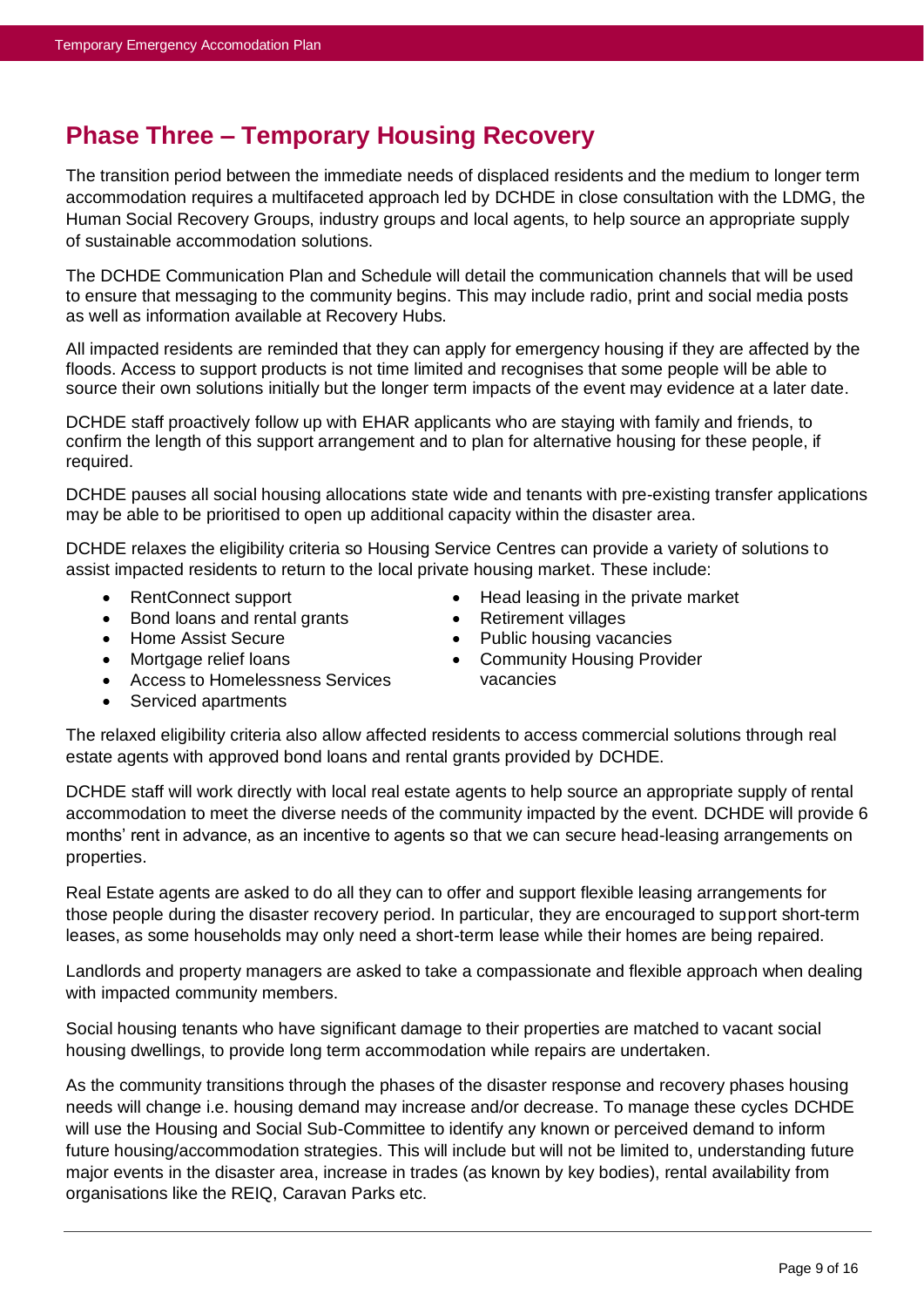It is understood that accommodation data is point in time and in some circumstances difficult to obtain however the Sub-Committee will endeavour to use every available means to identify vacancy and demand and scenario plan accordingly.

#### <span id="page-9-0"></span>**Transportable accommodation support options**

If the EHAR process identifies the accommodation need is likely to significantly exceed the Disaster District available solutions, the local government, in consultation with DCHDE, would forward a formal request for assistance (RFA) to the DDMG for the provision of transportable accommodation.

The provision of temporary emergency accommodation infrastructure is only considered when all other practical options to accommodate displaced persons within the Disaster District have been exhausted.

If transportable accommodation is required DCHDE will provide a liaison officer to work with the requesting council to ensure the delivery and siting of the accommodation units is managed efficiently and transparently.

The activation of transportable accommodation solutions carries additional risks including financial impacts if the accommodation need is not accurately understood prior to procurement, social risks if the management of the facility is not correctly undertaken, and the risk of long term unsustainable future community expectation.

Additionally, transporting accommodation into a community adds the further complexity of identifying appropriate sites to locate the new infrastructure. Requirements such as the size of land required, the availability of utilities and services, access and egress availability, and the land ownership all need to be considered.

For these reasons it is imperative that councils identify locations where transportable accommodation may be placed. DCHDE liaison officers at the DDMGs are available to assist in this assessment.

#### **Transition**

Decommissioning of the transportable accommodation facilities may be undertaken as a staged process or as a single activity. As residents transition out of the facility to longer term accommodation solutions, parts of the facility such as accommodation units may become redundant.

DCHDE, in conjunction with key partners, will advise on the need to maintain the facility infrastructure in full or whether parts of the facility can be decommissioned and removed.

DCHDE is responsible for coordinating the decommissioning of the transportable accommodation facility in conjunction with the supplier.

As required, restoration of the site will occur to pre-disaster standard and be carried out in conjunction with the asset owner.

# <span id="page-9-1"></span>**Phase Four – Housing Stabilisation**

DCHDE will continue to assist impacted residents to return to economic and social independence by assisting them to maintain stable housing.

DCHDE will support impacted residents with an individualised case management approach and pathway planning to determine longer term housing solutions. This will involve establishing place-based housing case coordination, ensuring people are connected to appropriate local support services. Social housing tenants will be supported to reconnect with the community through Tenant Connect.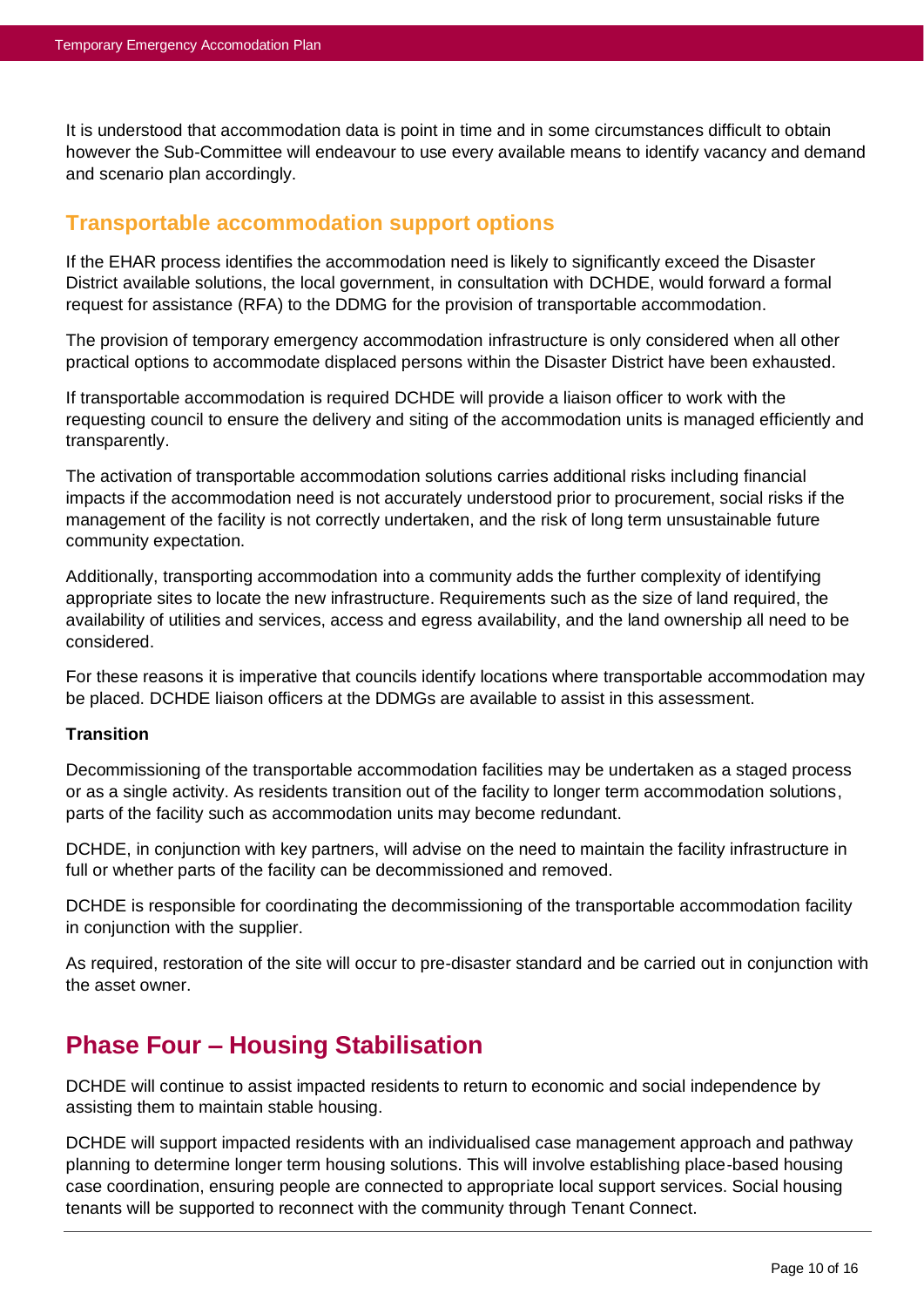Some of DCHDE's key objectives during this phase are to resolve individual cases, complete social housing repairs, and assist to address any remaining systemic local housing issues.

### **Phase Five – Housing Response Plan review**

In line with the State Disaster Management Plan and the recommendations from the Inspector-General Emergency Management's review of Tropical Cyclone Debbie operations, DCHDE will undertake a review of the decisions, processes and protocols of any emergency planning arrangements after an event.

Through a series of workshops and online surveys, stakeholders will be asked to contribute any identified successes and areas for improvement. This continuous improvement cycle ensures the effectiveness of outcomes for displaced residents are increased and lessons learned for future events.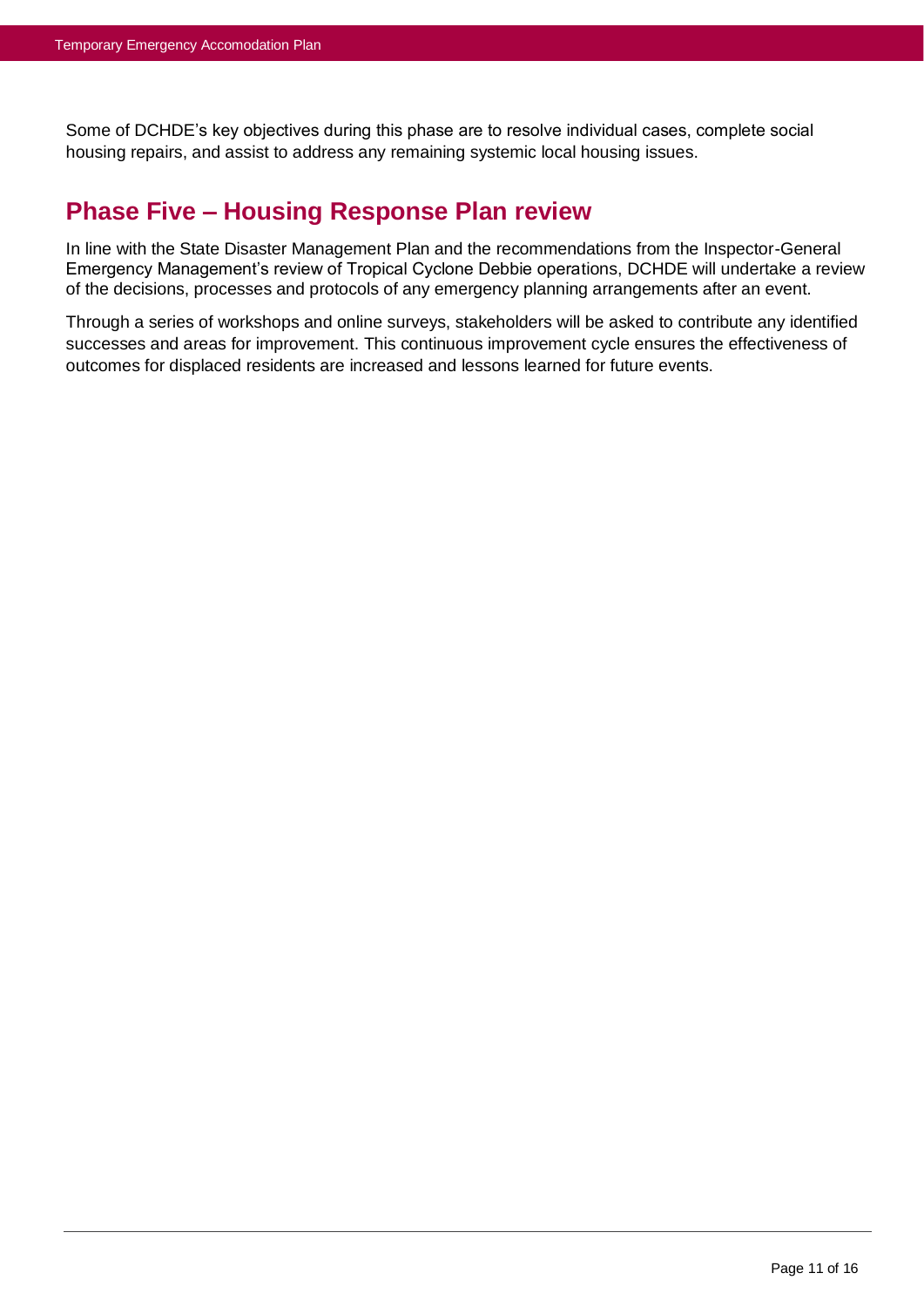<span id="page-11-0"></span>**Attachment 1 - TEA process flowchart (below Box for Local HSC contacts Local providers to assess avail capacity should be changed to "Contact Government Travel Office to source accommodation")**

<span id="page-11-1"></span>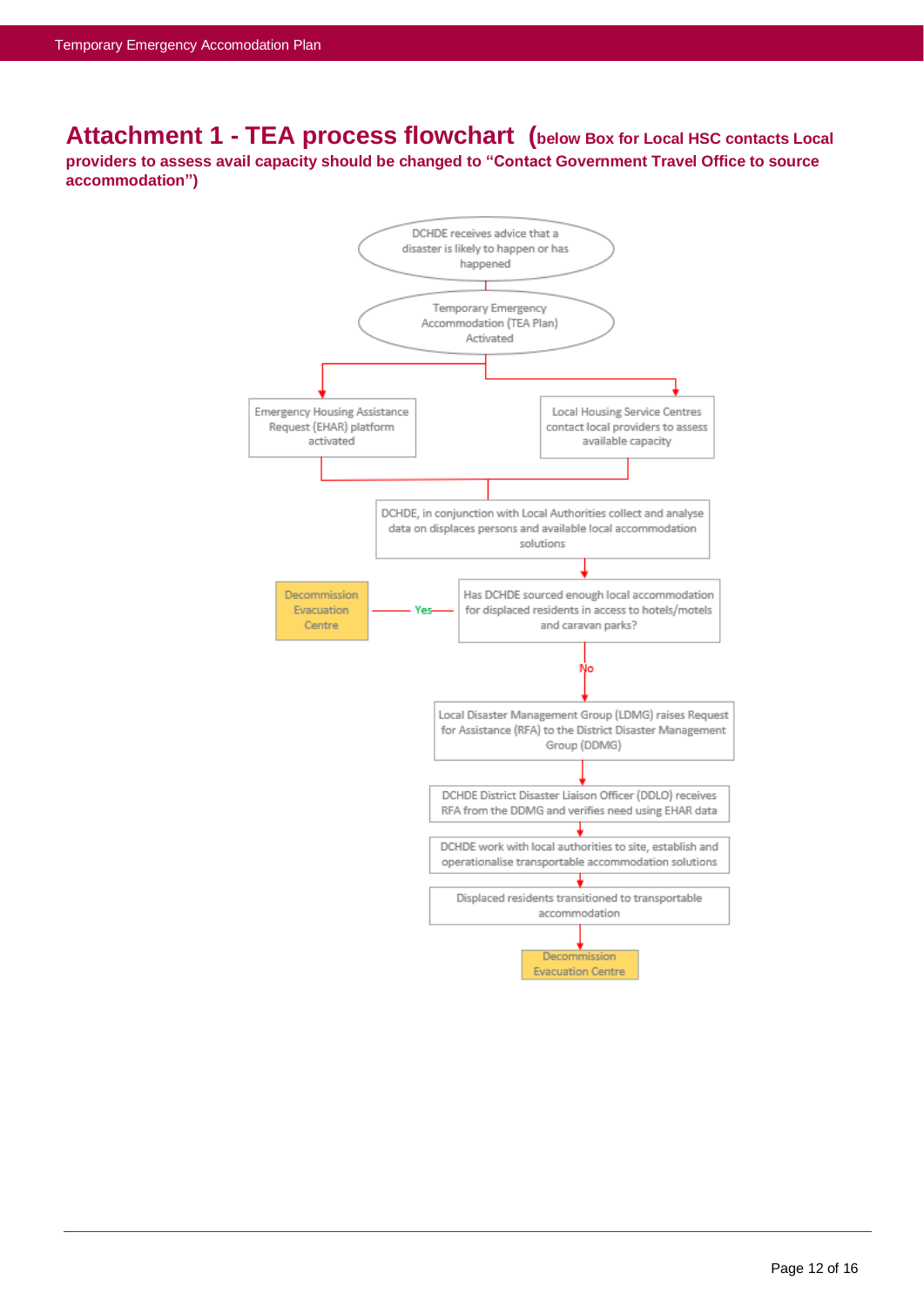# **Attachment 2 - Roles and Responsibilities**

| <b>Organisation</b>     | <b>Roles and responsibilities</b>                                                                                                                                                                                                                                                                                                                                                                                                                                                                                                                               |  |
|-------------------------|-----------------------------------------------------------------------------------------------------------------------------------------------------------------------------------------------------------------------------------------------------------------------------------------------------------------------------------------------------------------------------------------------------------------------------------------------------------------------------------------------------------------------------------------------------------------|--|
| <b>Local Government</b> | Promote and refer impacted community members to register with EHAR<br>$\bullet$<br>Maintain operations within evacuation centre until the assessment of<br>$\bullet$<br>further accommodation need has been assessed<br>Coordinate the transition of displaced residents of evacuation centres<br>$\bullet$<br>into the alternate accommodation, in conjunction with DCHDE and<br><b>DCDSS</b><br>Provide a liaison officer to work with DCHDE if transportable<br>$\bullet$<br>accommodation is required.                                                      |  |
| <b>DCHDE</b>            | Using the EHAR process, assess the potential continued support<br>٠<br>requirement for displaced people when the evacuation centre closes.<br>Identify and source support services for displaced residents in alternate<br>$\bullet$<br>accommodation<br>Maintain close liaison with local government and DCDSS to implement<br>$\bullet$<br>alternate accommodation solutions<br>Provide status updates to DDMGs and LDMGs regarding EHAR<br>$\bullet$<br>applicant requirements, assessments and the potential requirement for<br>transportable accommodation |  |
| <b>DCDSS</b>            | Promote and refer impacted community members to register with EHAR<br>٠<br>Promote EHAR process through District Human Social Recovery Group<br>$\bullet$<br>partners                                                                                                                                                                                                                                                                                                                                                                                           |  |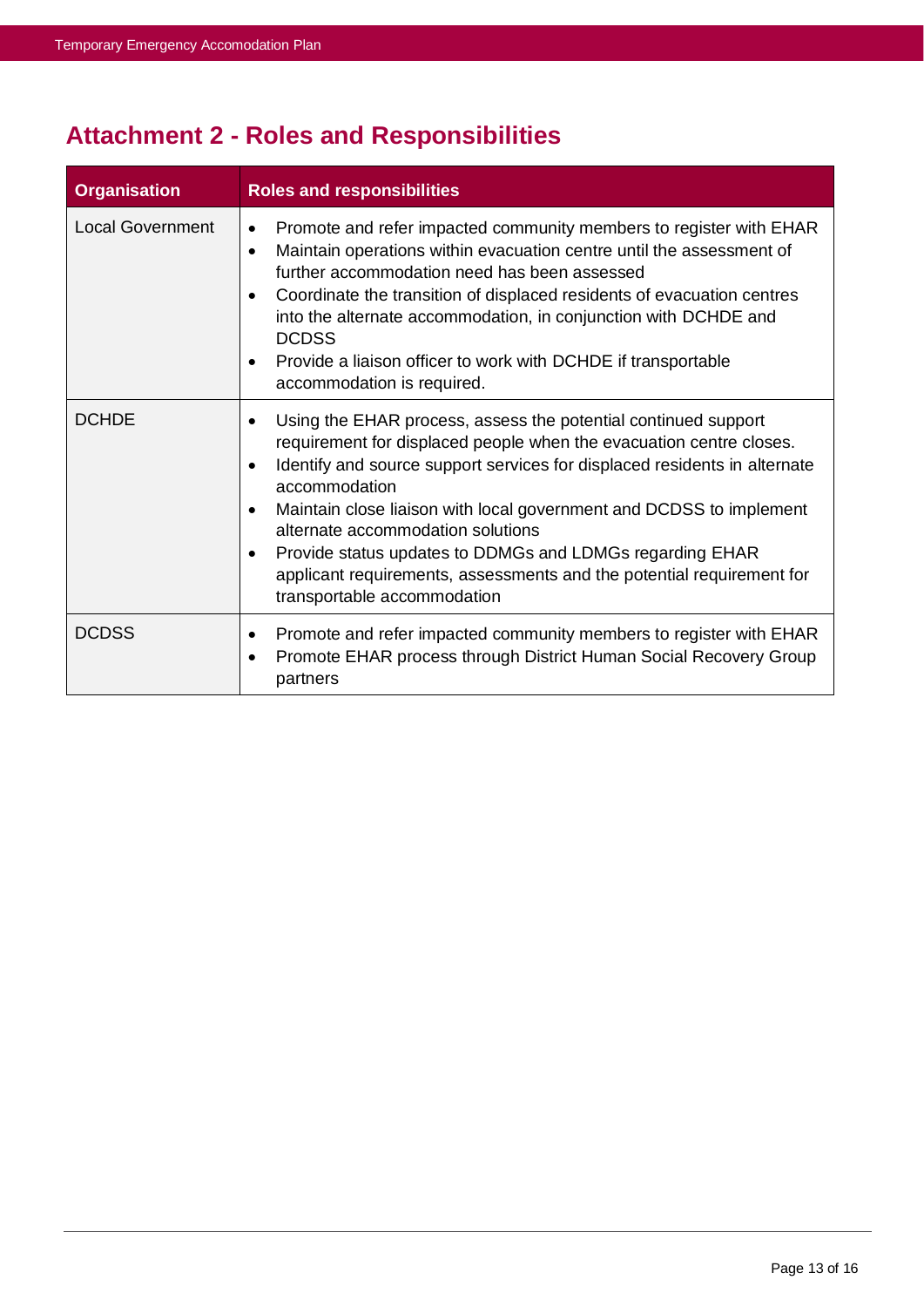# <span id="page-13-0"></span>**Attachment 3 – Five Phases Accommodation Options**

The suggested short, medium and long term accommodation options to be considered over the five phases of accommodation support are listed in the table below. The accommodation options identified in the table represent the starting point when demand needs are identified.

| Short Term (Phases 1 - 2)                                                                                                                          | <b>Medium Term (Phase 3)</b>                                                                                                                                                                            | Long Term (Phase 4 onwards)                                                                                                                                                                                                        |
|----------------------------------------------------------------------------------------------------------------------------------------------------|---------------------------------------------------------------------------------------------------------------------------------------------------------------------------------------------------------|------------------------------------------------------------------------------------------------------------------------------------------------------------------------------------------------------------------------------------|
| Motels and hotels<br>Serviced apartments<br>Head leasing private market<br>Caravan parks<br><b>Retirement villages</b><br>Other regional locations | Serviced apartments<br>Head leasing private market<br><b>Retirement villages</b><br>Public housing vacancies<br><b>Community Housing Provider</b><br>$\bullet$<br>vacancies<br>Other regional locations | Public housing vacancies<br><b>Community Housing Provider</b><br>vacancies<br><b>Potential DCHDE</b><br>$\bullet$<br>redevelopments, some in<br>partnership with Community<br><b>Housing Providers</b><br>Other regional locations |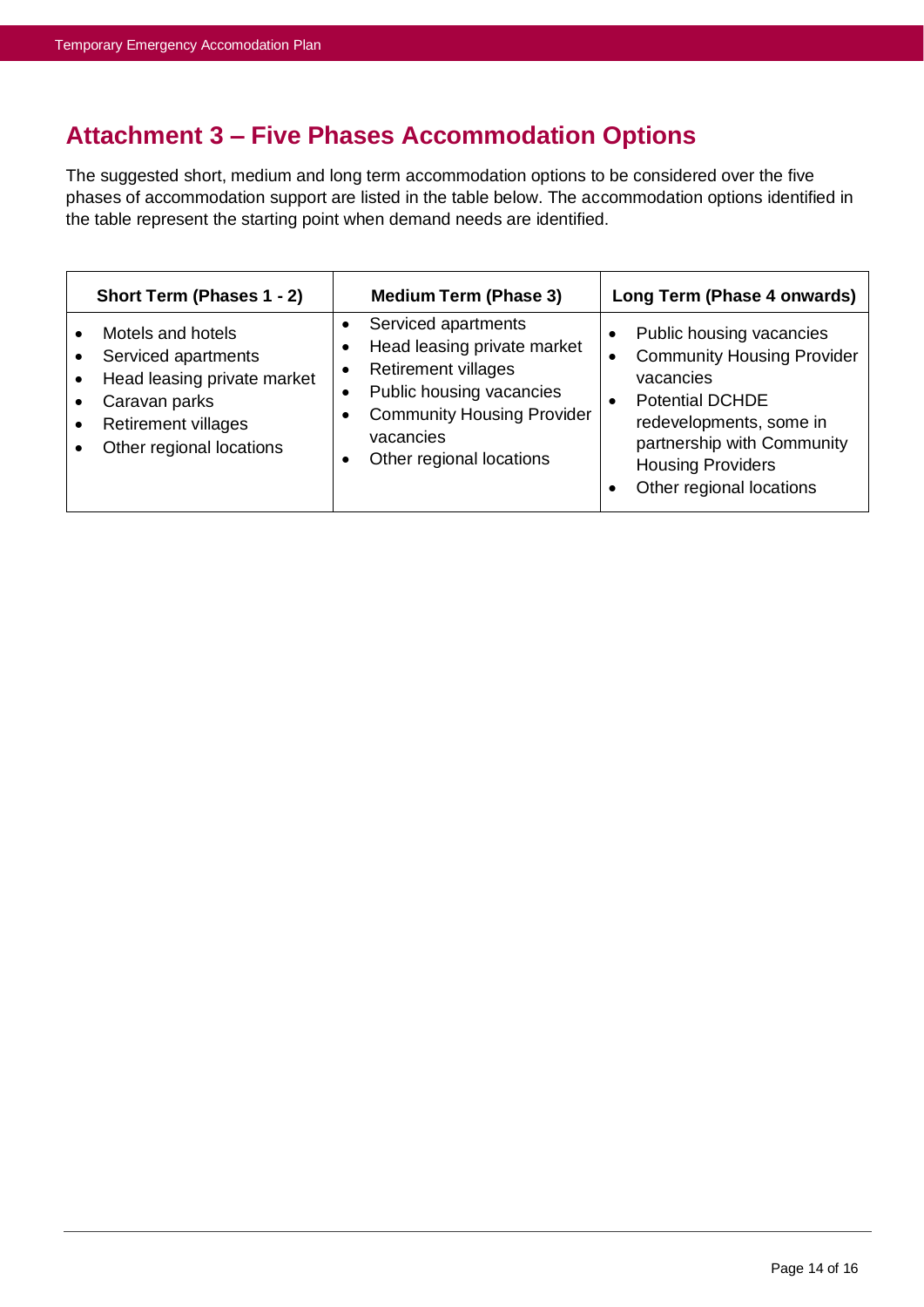# <span id="page-14-0"></span>**Attachment 4 - Contacts**

Office of the General Manager Service Delivery Housing and Homelessness Services Telephone: (07) 3007 4901 Email: [HHS-SD-OGM-Executive-Requests@hpw.qld.gov.au](mailto:HHS-SD-OGM-Executive-Requests@hpw.qld.gov.au)